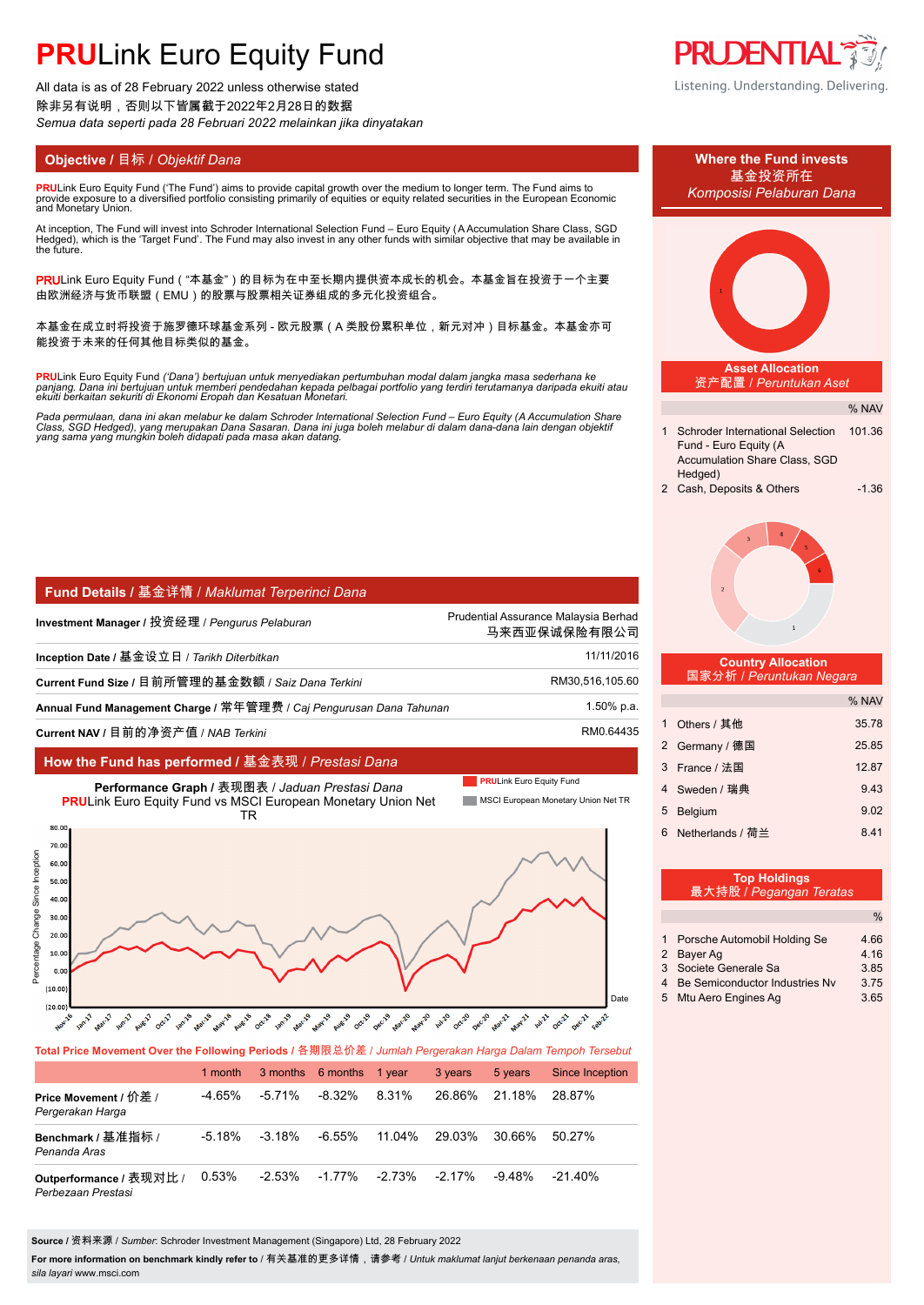# **PRU**Link Euro Equity Fund

All data is as of 28 February 2022 unless otherwise stated 除非另有说明,否则以下皆属截于2022年2月28日的数据 *Semua data seperti pada 28 Februari 2022 melainkan jika dinyatakan*



# **Monthly Update /** 每月简报 / *Peningkatan Bulanan*

#### **Market Review /** 市场回顾 */ Tinjauan Bulanan*

Eurozone shares fell in February, underperforming other regions. Europe has a significant reliance on Russian energy, especially gas, and the invasion saw energy prices spike higher. The consumer discretionary and financials sectors were the worst performers, reflecting expectations for pressure on consumer spending and economic activity as energy prices rise. More defensive sectors such as healthcare, communication services and utilities were among the better performers but all sectors saw losses.

Elsewhere, indicators of economic activity remained robust. The flash Markit composite purchasing managers' index for February was 55.8, up from 52.3 in January and a five-month high. The services sector continued its rebound as activity such as tourism picked up following the loosening of Covid-19 restrictions.

欧元区在2月走跌,表现低于其他区域。欧洲十分依赖俄罗斯的能源,特别是天然气,俄罗斯入侵乌克兰事件却导致能源价格飙高。可选消费品与金融领域表现 最差,反映出市场预期能源价格涨升会给消费者开支与经济活动造成压力。防御性领域如医疗保健、通讯服务与公用事业,乃是表现较佳者,但所有领域都以跌 幅作收。

## 其他方面,经济活动指标依旧十分亮丽。2月的闪读Markit综合采购经理人指数为55.8,高于1月的52.3, 同时也是5个月以来的高峰。服务领域持续回弹,因为经 济活动在疫情管制放宽后有所改善,例如旅游业。

*Saham zon Euro jatuh pada bulan Februari, dan tidak mengatasi prestasi rantau lain. Eropah bergantung kuat pada sektor tenaga Rusia terutamanya gas, maka pencerobohan di Ukraine menyebabkan harga tenaga melonjak lebih tinggi. Sektor pengguna bukan keperluan dan kewangan menyampaikan prestasi paling teruk, mencerminkan jangkaan tekanan ke atas perbelanjaan pengguna dan aktiviti ekonomi apabila harga tenaga meningkat. Lebih banyak sektor defensif seperti penjagaan kesihatan, perkhidmatan komunikasi dan utiliti antara yang berprestasi lebih baik namun semua sektor mengalami kerugian.*

*Di tempat lain, penunjuk aktiviti ekonomi kekal teguh. Indeks Flash Markit Composite Purchasing Managers' bagi Februari ialah 55.8, meningkat daripada 52.3 pada Januari dan paras tertinggi lima bulan. Sektor perkhidmatan meneruskan pemulihannya apabila aktiviti seperti pelancongan meningkat susulan pelonggaran sekatan Covid-19.*

#### **Market Outlook /** 市场展望 */ Gambaran Bulanan*

Russia's invasion of Ukraine has shocked the world and clearly is primarily a human tragedy. At the moment, the level of uncertainty remains high. We are seeing sharp shifts in policy direction from European governments, for example in the form of Germany's decision to increase defence spending so substantially. Further policy shifts, notably regarding the power generation space cannot be ruled out. The crisis will have an inflationary impact on food prices as well.

We would highlight that Europe's exposure to Russia is low in terms of GDP and exports, at around 3%. This has come down from 6% in 2014. Economic activity in the eurozone remains robust as the recovery from the pandemic continues. Consumers are facing rising costs, but they are also by and large receiving pay rises to help compensate.

俄罗斯之入侵乌克兰令世界震惊,这明显是人类的悲剧。在目前,不确定性还是相当高。欧洲政府的政策方向大幅改变,例如德国决定大量增加国防开支。此 外,政策估计还会进一步改变,特别是发电相关领域。有关危机也会令食物价格调高。

### 我们想要强调的是,欧洲的国内生产总值和出口不会严重受到俄罗斯的影响,这大约只有3%,2014年则6%左右。在经济持续从疫情复苏的环境中,欧元区的经 济活动依旧相当蓬勃。消费者面对成本涨升的问题,但他们的工资在很多时候也会提高,有助于这方面的补偿。

*Pencerobohan Rusia ke atas Ukraine telah mengejutkan dunia dan jelas sekali ia sebuah tragedi kemanusiaan. Pada masa ini, tahap ketakpastian kekal tinggi. Kami dapati perubahan mendadak hala tuju dasar daripada kerajaan Eropah, contohnya dalam bentuk keputusan Jerman untuk meningkatkan perbelanjaan pertahanan dengan begitu ketara. Lanjutan peralihan dasar terutamanya mengenai ruang penjanaan kuasa tidak boleh diketepikan. Krisis ini juga akan memberi kesan inflasi ke atas harga makanan.*

*Kami ingin menekankan bahawa pendedahan Eropah kepada Rusia adalah rendah dari segi KDNK dan eksport, sekitar 3%. Ia telah menurun daripada 6% di tahun 2014. Aktiviti ekonomi di zon Euro kekal teguh apabila pemulihan daripada pandemik berterusan. Pengguna bukan sahaja mendepani peningkatan kos, tetapi mereka juga pada umumnya menerima kenaikan gaji yang dapat mengurangkan beban.*

#### **Fund Review & Strategy /** 基金表现评论与投资策略 */ Tinjauan dan Strategi Dana*

The Fund returned -4.65% for the month, outperforming the benchmark return of -5.18% by 0.53%. Year-to-date, the fund returned -8.79%, underperforming the benchmark return of -8.41% by 0.38%.

Our position in materials group Umicore made a positive contribution. Part of the group's business includes metals recycling, which may be increasingly in demand as Russian supplies of certain precious metals are cut off due to the sanctions imposed after the invasion of Ukraine .

As ever, we aim to find a balance in the portfolio between cyclical and defensive ideas, and between growth and value.

本基金在检讨月份的回酬为-4.65%,超越-5.18%的基准回酬0.53%。年度至今,本基金的回酬为-8.79%,低于-8.41%的基准回酬0.38%。

### 我们的原料集团Umicore定位为基金作出了正面的贡献。有关集团的其中一部分业务包括金属再循环,这方面的需求可能会增加,因为自俄罗斯入侵乌克兰而受 到制裁后,俄罗斯的一些贵金属供应受到干扰。

#### 我们的目标依旧是在投资组合的周期性股与防御性股之间以及成长股与价值股之间保持平衡。

*Dana memberikan pulangan -4.65% di bulan ini, mengatasi pulangan penanda aras -5.18% sebanyak 0.53%. Sejak awal tahun hingga bulan tinjauan, Dana memulangkan -8.79%, tidak mengatasi pulangan penanda aras -8.41% sebanyak 0.38%.*

*Kedudukan kami dalam kumpulan bahan Umicore memberikan sumbangan positif. Sebahagian daripada perniagaan kumpulan tersebut termasuk kitar semula logam, yang mungkin menerima permintaan yang semakin meningkat kerana bekalan logam berharga tertentu dari Rusia terputus disebabkan oleh sekatan yang dikenakan selepas menceroboh Ukraine.*

*Seperti biasa, kami menyasarkan untuk mencari keseimbangan dalam portfolio iaitu antara idea kitaran dan defensif serta antara pertumbuhan dan nilai.*